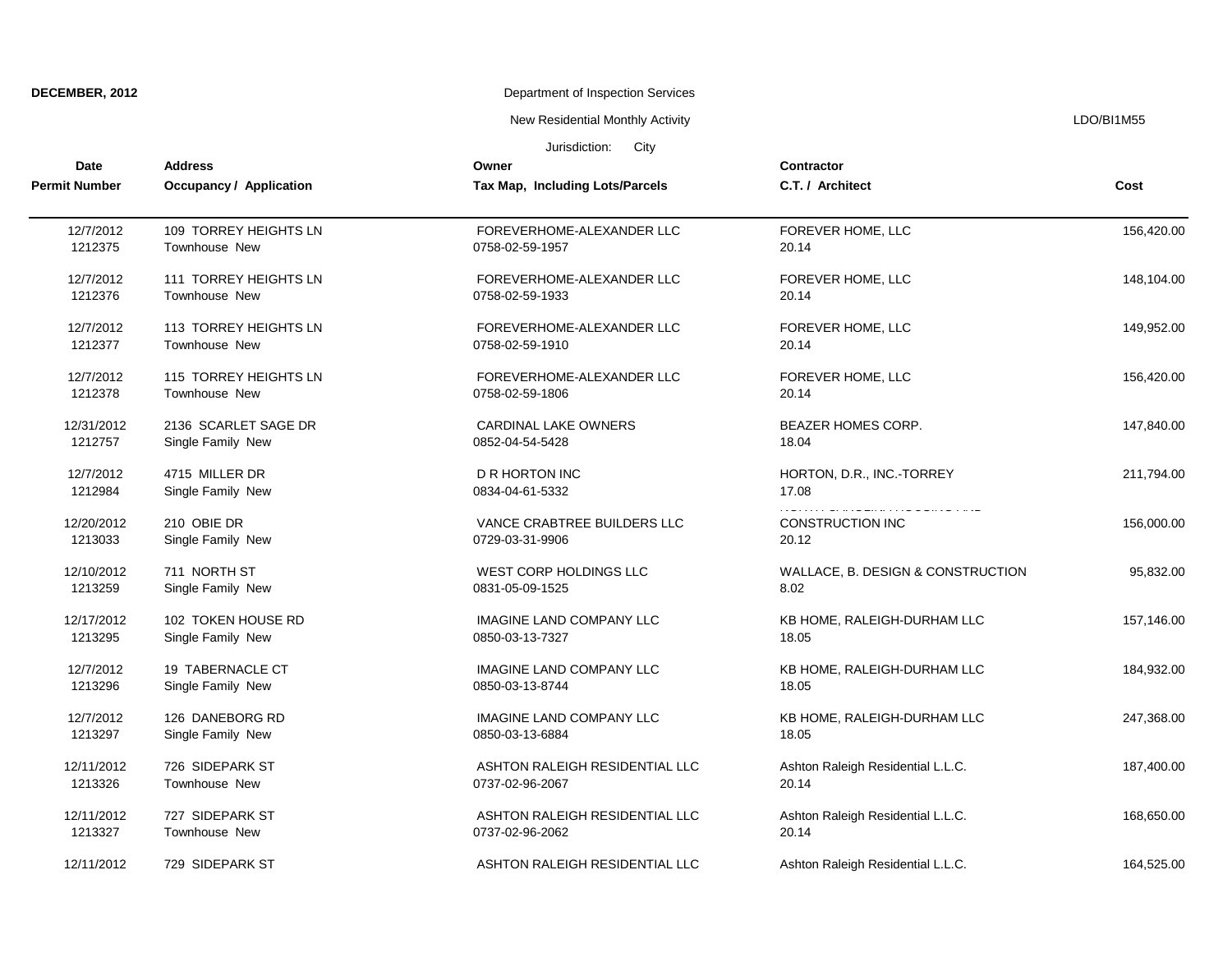New Residential Monthly Activity **LACTION** CONSERVITY ASSESSMENT RESIDENTS A LOO AND THE RESIDENTS OF A LOO AND THE RESIDENCE OF A LOO AND THE RESIDENCE OF A LOO AND THE RESIDENCE OF A LOO AND THE RESIDENCE OF A LOO AND TH

| Date                 | <b>Address</b>                 | Owner                           | <b>Contractor</b>                 |            |
|----------------------|--------------------------------|---------------------------------|-----------------------------------|------------|
| <b>Permit Number</b> | <b>Occupancy / Application</b> | Tax Map, Including Lots/Parcels | C.T. / Architect                  | Cost       |
| 1213328              | Townhouse New                  | 0737-02-96-2064                 | 20.14                             |            |
| 12/11/2012           | 730 SIDEPARK ST                | ASHTON RALEIGH RESIDENTIAL LLC  | Ashton Raleigh Residential L.L.C. | 179,825.00 |
| 1213329              | <b>Townhouse New</b>           | 0737-02-96-2066                 | 20.14                             |            |
| 12/11/2012           | 726 SIDEPARK ST                | ASHTON RALEIGH RESIDENTIAL LLC  | Ashton Raleigh Residential L.L.C. | 170,300.00 |
| 1213330              | <b>Townhouse New</b>           | 0737-02-96-2067                 | 20.14                             |            |
| 12/11/2012           | 722 SIDEPARK ST                | ASHTON RALEIGH RESIDENTIAL LLC  | Ashton Raleigh Residential L.L.C. | 191,150.00 |
| 1213331              | Townhouse New                  | 0737-02-96-2160                 | 20.14                             |            |
| 12/14/2012           | 207 GLENVIEW LN                | HEARTHSTONE MULTI-ASSET ENTITY  | <b>BEAZER HOMES CORP.</b>         | 184,602.00 |
| 1213380              | Single Family New              | 0850-01-15-0303                 | 18.05                             |            |
| 12/10/2012           | 3240 CHAPEL HILL RD            | <b>B WALLACE DESIGN &amp;</b>   | WALLACE, B. DESIGN & CONSTRUCTION | 124,740.00 |
| 1213430              | Single Family New              | 0810-11-56-4350                 | 20.15                             |            |
| 12/4/2012            | 1508 EAGLE LODGE LN            | <b>FOREVERHOME LLC</b>          | FOREVER HOME, LLC                 | 242,088.00 |
| 1213460              | Single Family New              | 0850-03-21-4366                 | 18.05                             |            |
| 12/4/2012            | 2 PRAIRIE VIEW CT              | MREC BRIGHTLEAF LLC             | THE DREES HOMES COMPANY           | 143,748.00 |
| 1213461              | <b>Townhouse New</b>           | 0850-04-50-0328                 | 18.05                             |            |
| 12/4/2012            | 4 PRAIRIE VIEW CT              | <b>MREC BRIGHTLEAF LLC</b>      | THE DREES HOMES COMPANY           | 143,748.00 |
| 1213462              | Townhouse New                  | 0850-04-50-0358                 | 18.05                             |            |
| 12/4/2012            | 6 PRAIRIE VIEW CT              | <b>MREC BRIGHTLEAF LLC</b>      | THE DREES HOMES COMPANY           | 143.748.00 |
| 1213463              | Townhouse New                  | 0850-04-50-0378                 | 18.05                             |            |
| 12/4/2012            | 8 PRAIRIE VIEW CT              | MREC BRIGHTLEAF LLC             | THE DREES HOMES COMPANY           | 143,748.00 |
| 1213464              | <b>Townhouse New</b>           | 0850-04-50-0398                 | 18.05                             |            |
| 12/4/2012            | 10 PRAIRIE VIEW CT             | <b>MREC BRIGHTLEAF LLC</b>      | THE DREES HOMES COMPANY           | 143,748.00 |
| 1213465              | Townhouse New                  | 0850-04-50-1318                 | 18.05                             |            |
| 12/4/2012            | 12 PRAIRIE VIEW CT             | MREC BRIGHTLEAF LLC             | THE DREES HOMES COMPANY           | 143,748.00 |
| 1213466              | Townhouse New                  | 0850-04-50-1338                 | 18.05                             |            |
| 12/3/2012            | 8612 EAGLE VIEW DR             | FRY H BRADLEY                   | FRY, H. BRADLEY, BLDRS,LLC        | 191,070.00 |
| 1213496              | Single Family New              | 0718-03-11-4996                 | 20.12                             |            |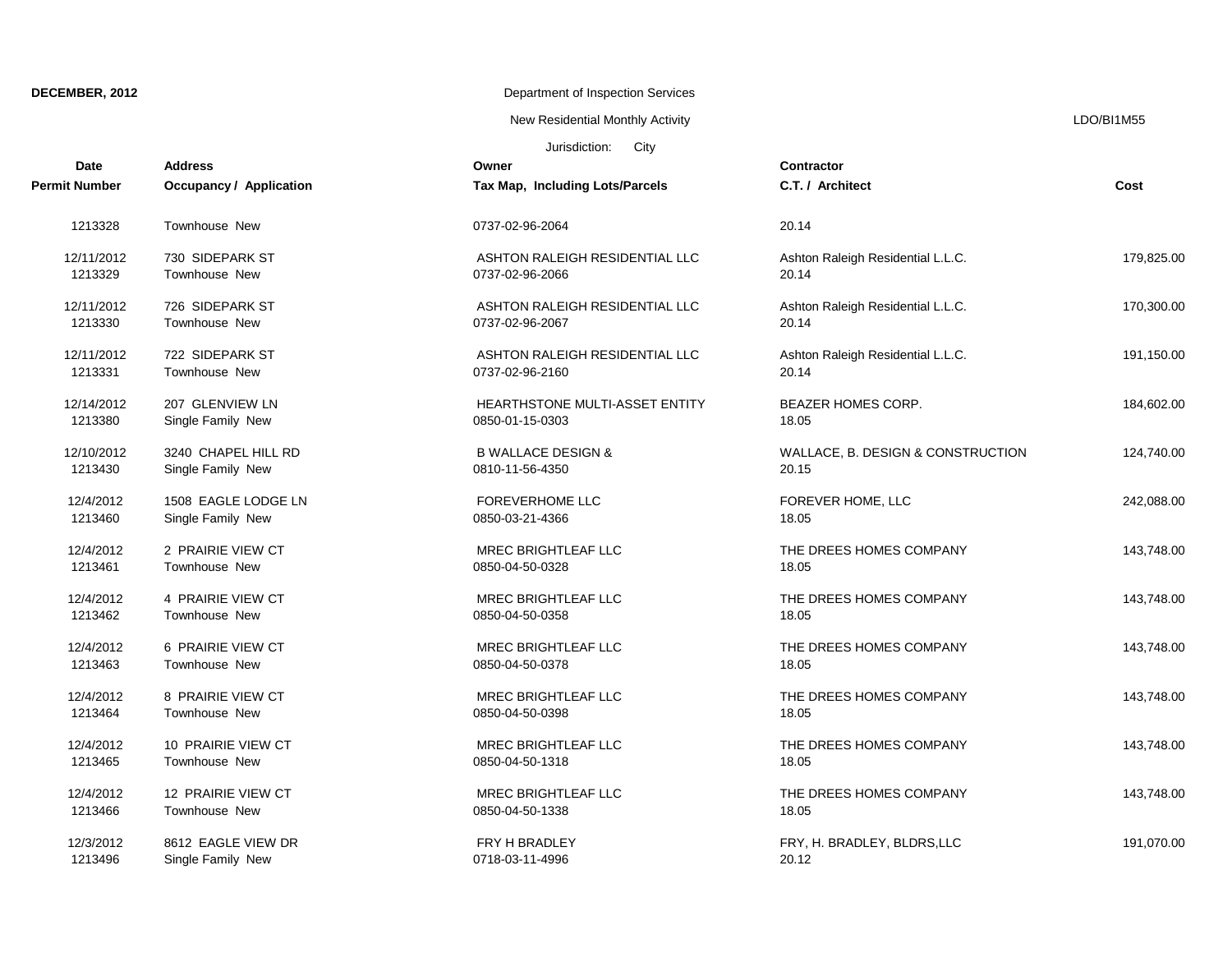New Residential Monthly Activity **LACTION** CONSERVITY ASSESSMENT RESIDENTS A LOO AND THE RESIDENTS OF A LOO AND THE RESIDENCE OF A LOO AND THE RESIDENCE OF A LOO AND THE RESIDENCE OF A LOO AND THE RESIDENCE OF A LOO AND TH

| Date          | <b>Address</b>                 | Jurisdiction:<br>City<br>Owner  | Contractor                                 |            |
|---------------|--------------------------------|---------------------------------|--------------------------------------------|------------|
| Permit Number | <b>Occupancy / Application</b> | Tax Map, Including Lots/Parcels | C.T. / Architect                           | Cost       |
| 12/11/2012    | 307 HOLLY BLOSSOM DR           | <b>EAGLE LAND LLC</b>           | Lennar Carolinas, LLC                      | 177,078.00 |
| 1213501       | Single Family New              | 0860-01-06-9249                 | 18.05                                      |            |
| 12/11/2012    | 4710 MYRA GLEN PL              | MERITAGE HOMES OF NORTH         | Meritage Homes of North Carolina, Inc.     | 305,672.00 |
| 1213512       | Single Family New              | 0709-03-14-8818                 | 20.18                                      |            |
| 12/13/2012    | 1101 MORELAND AVE              | HABITAT FOR HUMANITY OF DURHAM  | <b>HABITAT FOR HUMANITY OF DURHAM INC.</b> | 76,164.00  |
| 1213532       | Single Family New              | 0821-10-35-4072                 | 5                                          |            |
| 12/18/2012    | 4586 CARLTON CROSSING DR       | <b>BARRON COMPANY LLC</b>       | Barron Company, LLC                        | 206,316.00 |
| 1213554       | Single Family New              | 0729-01-08-1272                 | 20.11                                      |            |
| 12/4/2012     | 4590 CARLTON CROSSING DR       | <b>BARRON COMPANY LLC</b>       | Barron Company, LLC                        | 247,038.00 |
| 1213555       | Single Family New              | 0729-01-07-1956                 | 20.11                                      |            |
| 12/13/2012    | 1401 SHILEY DR                 | D R HORTON INC-TORREY           | HORTON, D.R., INC.-TORREY                  | 167,442.00 |
| 1213558       | Single Family New              | 0834-04-81-0408                 | 17.08                                      |            |
| 12/13/2012    | 1313 SHILEY DR                 | D R HORTON INC-TORREY           | HORTON, D.R., INC.-TORREY                  | 167,442.00 |
| 1213560       | Single Family New              | 0834-04-71-8116                 | 17.08                                      |            |
| 12/13/2012    | 1317 SHILEY DR                 | D R HORTON INC-TORREY           | HORTON, D.R., INC.-TORREY                  | 167,442.00 |
| 1213561       | Single Family New              | 0834-04-71-8237                 | 17.08                                      |            |
| 12/13/2012    | 2 HOPEWELL DR                  | <b>GRAYSON DARE HOMES INC</b>   | GRAYSON DARE HOMES, INC.                   | 287,292.72 |
| 1213564       | Single Family New              | 0801-04-70-3009                 | 20.17                                      |            |
| 12/13/2012    | 1405 SHILEY DR                 | D R HORTON INC-TORREY           | HORTON, D.R., INC.-TORREY                  | 167,442.00 |
| 1213567       | Single Family New              | 0834-04-81-0568                 | 17.08                                      |            |
| 12/10/2012    | 18 BARONET CT                  | STANDARD PACIFIC OF THE         | STANDARD PACIFIC OF THE CAROLINAS, LLC     | 185,328.00 |
| 1213585       | Single Family New              | 0729-01-15-2431                 | 20.11                                      |            |
| 12/10/2012    | 135 VICTORIAN OAKS DR          | STANDARD PACIFIC OF THE         | STANDARD PACIFIC OF THE CAROLINAS, LLC     | 185,328.00 |
| 1213587       | Single Family New              | 0729-01-15-6161                 | 20.11                                      |            |
| 12/13/2012    | 1718 WADDELL CT                | <b>MREC BRIGHTLEAF LLC</b>      | HORTON, D.R., INC.-TORREY                  | 238,326.00 |
| 1213588       | Single Family New              | 0850-03-01-1912                 | 18.05                                      |            |
|               |                                |                                 |                                            |            |

12/13/2012 1716 WADDELL CT **MREC BRIGHTLEAF LLC** HORTON, D.R., INC.-TORREY 215,754.00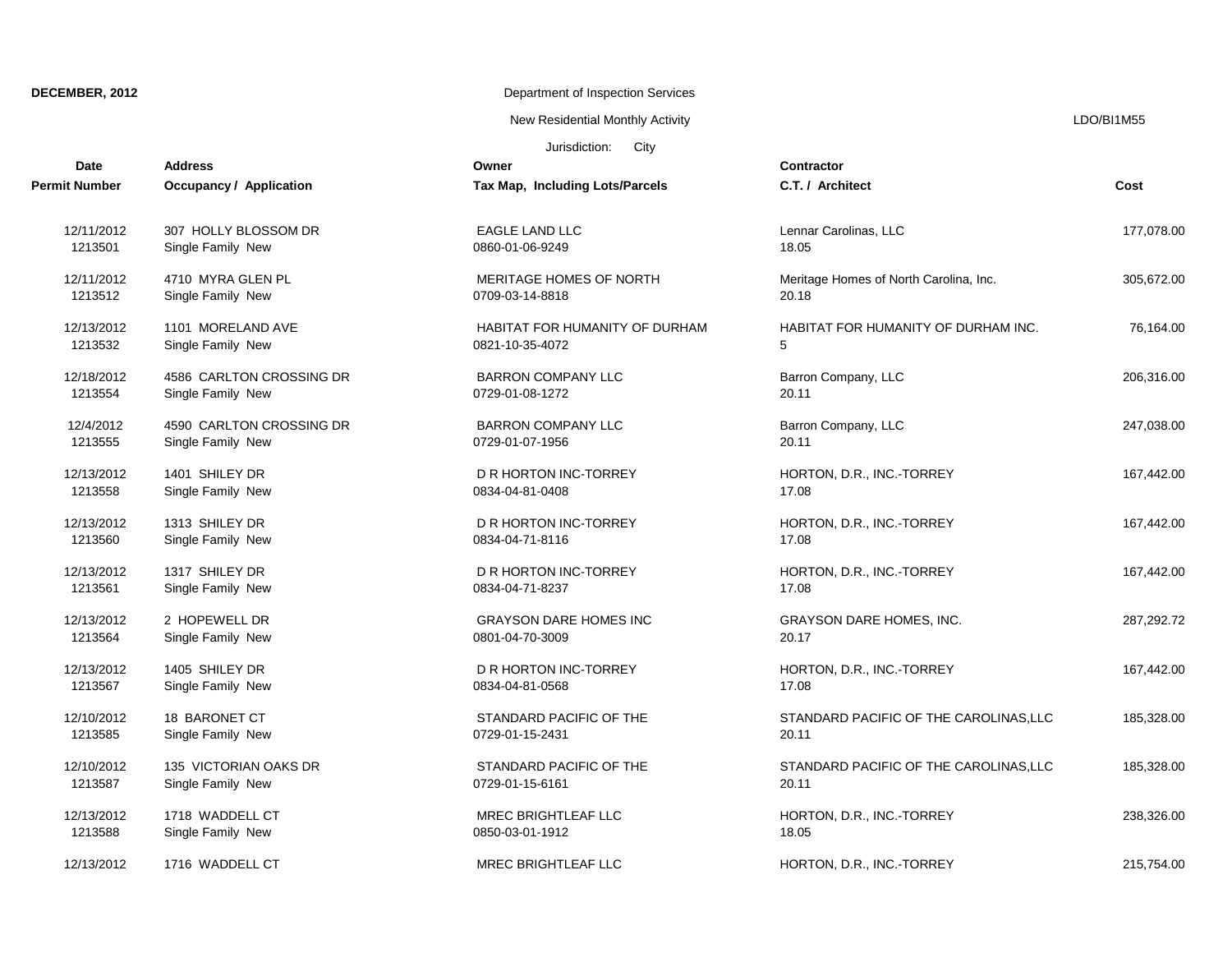New Residential Monthly Activity **LACTION** CONSERVITY ASSESSMENT RESIDENTS A LOO AND THE RESIDENTS OF A LOO AND THE RESIDENCE OF A LOO AND THE RESIDENCE OF A LOO AND THE RESIDENCE OF A LOO AND THE RESIDENCE OF A LOO AND TH

| <b>Date</b>   | <b>Address</b>                 | Owner                           | <b>Contractor</b>                      |            |
|---------------|--------------------------------|---------------------------------|----------------------------------------|------------|
| Permit Number | <b>Occupancy / Application</b> | Tax Map, Including Lots/Parcels | C.T. / Architect                       | Cost       |
| 1213590       | Single Family New              | 0850-03-02-1011                 | 18.05                                  |            |
| 12/13/2012    | 1714 WADDELL CT                | <b>MREC BRIGHTLEAF LLC</b>      | HORTON, D.R., INC.-TORREY              | 215,754.00 |
| 1213591       | Single Family New              | 0850-03-02-1068                 | 18.05                                  |            |
| 12/13/2012    | 7 AL ACQUA DR                  | <b>MAIDA VALE LLC</b>           | Impact Homes, LLC                      | 222,750.00 |
| 1213592       | Single Family New              | 0709-03-13-3000                 | 20.18                                  |            |
| 12/13/2012    | 10 CORTONA DR                  | <b>MAIDA VALE LLC</b>           | Impact Homes, LLC                      | 220,704.00 |
| 1213594       | Single Family New              | 0709-03-03-9005                 | 20.18                                  |            |
| 12/18/2012    | 12 PERSIMMON CT                | <b>STAGVILLE III LLC</b>        | CIMARRON CAPITAL, INC.                 | 237,138.00 |
| 1213596       | Single Family New              | 0846-03-34-9438                 | 21                                     |            |
| 12/20/2012    | 2212 TANNERS MILL DR           | NC PROPERTIES II LLC            | Lennar Carolinas, LLC                  | 152,790.00 |
| 1213617       | Single Family New              | 0840-02-96-6255                 | 18.05                                  |            |
| 12/20/2012    | 2230 TANNERS MILL DR           | NC PROPERTIES II LLC            | Lennar Carolinas, LLC                  | 146,454.00 |
| 1213618       | Single Family New              | 0840-02-96-9230                 | 18.05                                  |            |
| 12/20/2012    | 2216 TANNERS MILL DR           | NC PROPERTIES II LLC            | Lennar Carolinas, LLC                  | 152,130.00 |
| 1213619       | Single Family New              | 0840-02-96-6294                 | 18.05                                  |            |
| 12/20/2012    | 2226 TANNERS MILL DR           | NC PROPERTIES II LLC            | Lennar Carolinas, LLC                  | 150,546.00 |
| 1213620       | Single Family New              | 0840-02-96-8292                 | 18.05                                  |            |
| 12/11/2012    | 4706 MYRA GLEN PL              | MERITAGE HOMES OF NORTH         | Meritage Homes of North Carolina, Inc. | 308,312.00 |
| 1213621       | Single Family New              | 0709-03-14-8749                 | 20.18                                  |            |
| 12/11/2012    | 5301 WESTON DOWNS DR           | MERITAGE HOMES OF NORTH         | Meritage Homes of North Carolina, Inc. | 252,764.00 |
| 1213622       | Single Family New              | 0709-03-14-4047                 | 20.18                                  |            |
| 12/13/2012    | 1709 WADDELL CT                | <b>MREC BRIGHTLEAF LLC</b>      | HORTON, D.R., INC.-TORREY              | 238,236.00 |
| 1213623       | Single Family New              | 0850-03-02-3063                 | 18.05                                  |            |
| 12/20/2012    | 4805 WEST HILLS DR             | AVELINO BUILDERS INC            | Avelino Builders Inc.                  | 208,758.00 |
| 1213638       | Single Family New              | 0803-03-41-5366                 | 17.07                                  |            |
| 12/12/2012    | 909 SOUTH BEND DR              | TOLL NC LP                      | TOLL BROTHERS OF NC II, INC.           | 260,172.00 |
| 1213639       | Single Family New              | 0717-02-65-1589                 | 20.12                                  |            |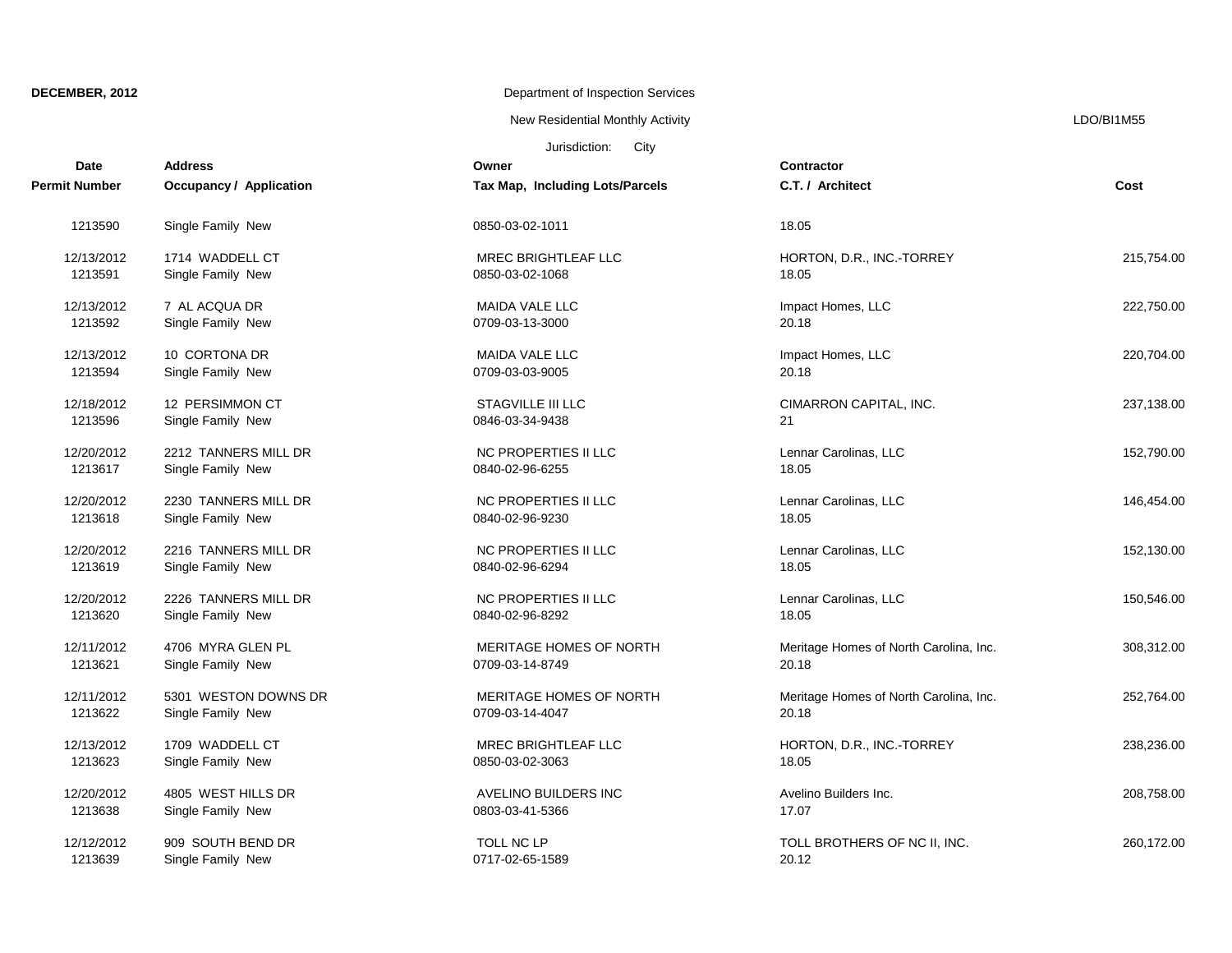New Residential Monthly Activity **LACTION** CONSERVITY ASSESSMENT RESIDENTS A LOOMBIT M55

| Jurisdiction:<br>City<br>Date<br><b>Address</b><br>Owner<br><b>Contractor</b> |                                |                                       |                                        |            |
|-------------------------------------------------------------------------------|--------------------------------|---------------------------------------|----------------------------------------|------------|
| <b>Permit Number</b>                                                          | <b>Occupancy / Application</b> | Tax Map, Including Lots/Parcels       | C.T. / Architect                       | Cost       |
| 12/14/2012                                                                    | 17 ST ELIAS DR                 | STANDARD PACIFIC OF THE               | STANDARD PACIFIC OF THE CAROLINAS, LLC | 100,122.00 |
| 1213662                                                                       | Townhouse New                  | 0802-02-97-3758                       | 17.06                                  |            |
| 12/14/2012                                                                    | 15 ST ELIAS DR                 | STANDARD PACIFIC OF THE               | STANDARD PACIFIC OF THE CAROLINAS, LLC | 82,566.00  |
| 1213663                                                                       | Townhouse New                  | 0802-02-97-3830                       | 17.06                                  |            |
| 12/14/2012                                                                    | 13 ST ELIAS DR                 | STANDARD PACIFIC OF THE               | STANDARD PACIFIC OF THE CAROLINAS, LLC | 82,566.00  |
| 1213664                                                                       | Townhouse New                  | 0802-02-97-3811                       | 17.06                                  |            |
| 12/14/2012                                                                    | 11 ST ELIAS DR                 | STANDARD PACIFIC OF THE               | STANDARD PACIFIC OF THE CAROLINAS, LLC | 100,122.00 |
| 1213665                                                                       | Townhouse New                  | 0802-02-97-2893                       | 17.06                                  |            |
| 12/14/2012                                                                    | 33 POCONO DR                   | STANDARD PACIFIC OF THE               | STANDARD PACIFIC OF THE CAROLINAS, LLC | 88,440.00  |
| 1213666                                                                       | Townhouse New                  | 0802-02-98-1020                       | 17.06                                  |            |
| 12/14/2012                                                                    | 31 POCONO DR                   | STANDARD PACIFIC OF THE               | STANDARD PACIFIC OF THE CAROLINAS, LLC | 78,870.00  |
| 1213667                                                                       | Townhouse New                  | 0802-02-98-1022                       | 17.06                                  |            |
| 12/14/2012                                                                    | 29 POCONO DR                   | STANDARD PACIFIC OF THE               | STANDARD PACIFIC OF THE CAROLINAS, LLC | 85,470.00  |
| 1213668                                                                       | Townhouse New                  | 0802-02-98-1024                       | 17.06                                  |            |
| 12/14/2012                                                                    | 27 POCONO DR                   | STANDARD PACIFIC OF THE               | STANDARD PACIFIC OF THE CAROLINAS, LLC | 78,870.00  |
| 1213669                                                                       | Townhouse New                  | 0802-02-98-1025                       | 17.06                                  |            |
| 12/14/2012                                                                    | 25 POCONO DR                   | STANDARD PACIFIC OF THE               | STANDARD PACIFIC OF THE CAROLINAS, LLC | 85,470.00  |
| 1213670                                                                       | Townhouse New                  | 0802-02-98-1027                       | 17.06                                  |            |
| 12/14/2012                                                                    | 23 POCONO DR                   | STANDARD PACIFIC OF THE               | STANDARD PACIFIC OF THE CAROLINAS, LLC | 88,440.00  |
| 1213671                                                                       | Townhouse New                  | 0802-02-98-1029                       | 17.06                                  |            |
| 12/14/2012                                                                    | 21 POCONO DR                   | STANDARD PACIFIC OF THE               | STANDARD PACIFIC OF THE CAROLINAS, LLC | 88,440.00  |
| 1213672                                                                       | Townhouse New                  | 0802-02-98-1121                       | 17.06                                  |            |
| 12/19/2012                                                                    | 2806 REYNOLDA CIR              | EF VENTURES LLC                       | Citizens Homes Inc.                    | 254,166.00 |
| 1213680                                                                       | Single Family New              | 0814-04-83-5908                       | 17.07                                  |            |
| 12/14/2012                                                                    | 101 CALLANDALE LN              | HEARTHSTONE MULTI-ASSET ENTITY        | BEAZER HOMES CORP.                     | 244,992.00 |
| 1213693                                                                       | Single Family New              | 0840-04-92-4535                       | 18.05                                  |            |
| 12/14/2012                                                                    | 320 WINDRUSH LN                | <b>HEARTHSTONE MULTI-ASSET ENTITY</b> | <b>BEAZER HOMES CORP.</b>              | 234,696.00 |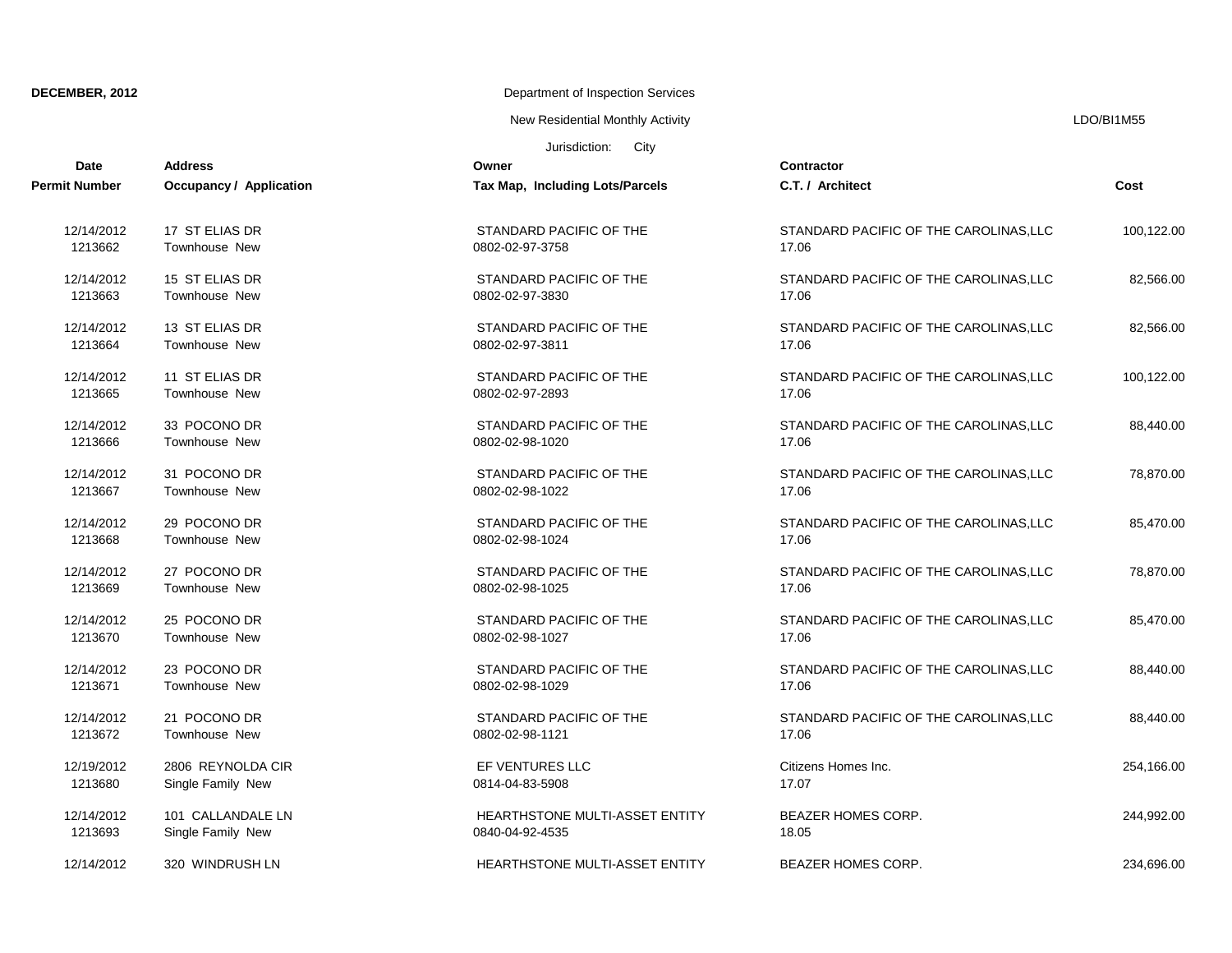New Residential Monthly Activity **LACTION** CONSERVITY ASSESSMENT RESIDENTS A LOO AND THE RESIDENTS OF A LOO AND THE RESIDENCE OF A LOO AND THE RESIDENCE OF A LOO AND THE RESIDENCE OF A LOO AND THE RESIDENCE OF A LOO AND TH

| <b>Date</b>   | <b>Address</b>                 | Owner                                 | Contractor                             | Cost       |
|---------------|--------------------------------|---------------------------------------|----------------------------------------|------------|
| Permit Number | <b>Occupancy / Application</b> | Tax Map, Including Lots/Parcels       | C.T. / Architect                       |            |
| 1213694       | Single Family New              | 0840-04-93-6306                       | 18.05                                  |            |
| 12/28/2012    | 17 TABERNACLE CT               | <b>IMAGINE LAND COMPANY LLC</b>       | KB HOME, RALEIGH-DURHAM LLC            | 184,932.00 |
| 1213720       | Single Family New              | 0850-03-13-8720                       | 18.05                                  |            |
| 12/21/2012    | 1010 WOOD MEADOW LN            | BILL CLARK HOMES OF RALEIGH           | CLARK HOMES OF RALEIGH, LLC, BILL      | 199,254.00 |
| 1213739       | Single Family New              | 0759-01-06-1238                       | 18.05                                  |            |
| 12/21/2012    | 136 VICTORIAN OAKS DR          | STANDARD PACIFIC OF THE               | STANDARD PACIFIC OF THE CAROLINAS, LLC | 213,444.00 |
| 1213740       | Single Family New              | 0729-01-15-5398                       | 20.11                                  |            |
| 12/21/2012    | 2303 PEAR TREE LN              | <b>BEAZER HOMES CORP</b>              | <b>BEAZER HOMES CORP.</b>              | 206,910.00 |
| 1213741       | Single Family New              | 0739-02-68-5855                       | 20.14                                  |            |
| 12/20/2012    | 124 GLENVIEW LN                | <b>HEARTHSTONE MULTI-ASSET ENTITY</b> | BEAZER HOMES CORP.                     | 205,788.00 |
| 1213742       | Single Family New              | 0850-01-05-6179                       | 18.05                                  |            |
| 12/20/2012    | 9 OXMOOR DR                    | <b>HEARTHSTONE MULTI-ASSET ENTITY</b> | <b>BEAZER HOMES CORP.</b>              | 215,358.00 |
| 1213743       | Single Family New              | 0840-04-92-4930                       | 18.05                                  |            |
| 12/21/2012    | 1402 FALLING STAR WAY          | <b>BEAZER HOMES CORP</b>              | <b>BEAZER HOMES CORP.</b>              | 180,444.00 |
| 1213744       | Single Family New              | 0852-04-53-0903                       | 18.04                                  |            |
| 12/28/2012    | 124 DANEBORG RD                | <b>IMAGINE LAND COMPANY LLC</b>       | KB HOME, RALEIGH-DURHAM LLC            | 147,444.00 |
| 1213759       | Single Family New              | 0850-03-13-6779                       | 18.05                                  |            |
| 12/27/2012    | 2231 TANNERS MILL DR           | NC PROPERTIES II LLC                  | Lennar Carolinas, LLC                  | 152,130.00 |
| 1213761       | Single Family New              | 0840-01-96-9397                       | 18.05                                  |            |
| 12/28/2012    | 5417 WESTON DOWNS DR           | <b>MERITAGE HOMES OF NORTH</b>        | Meritage Homes of North Carolina, Inc. | 355,344.00 |
| 1213782       | Single Family New              | 0709-03-14-2130                       | 20.18                                  |            |
| 12/28/2012    | 317 HOLLY BLOSSOM DR           | LENNAR CAROLINAS LLC                  | Lennar Carolinas, LLC                  | 179.718.00 |
| 1213789       | Single Family New              | 0860-01-06-6229                       | 18.05                                  |            |
| 12/28/2012    | 315 HOLLY BLOSSOM DR           | LENNAR CAROLINAS LLC                  | Lennar Carolinas, LLC                  | 213,840.00 |
| 1213790       | Single Family New              | 0860-01-06-6289                       | 18.05                                  |            |
| 12/31/2012    | 1409 GOLDEN EAGLE DR           | <b>BEAZER HOMES CORP</b>              | BEAZER HOMES CORP.                     | 127,776.00 |
| 1213797       | Single Family New              | 0852-03-43-6667                       | 18.04                                  |            |